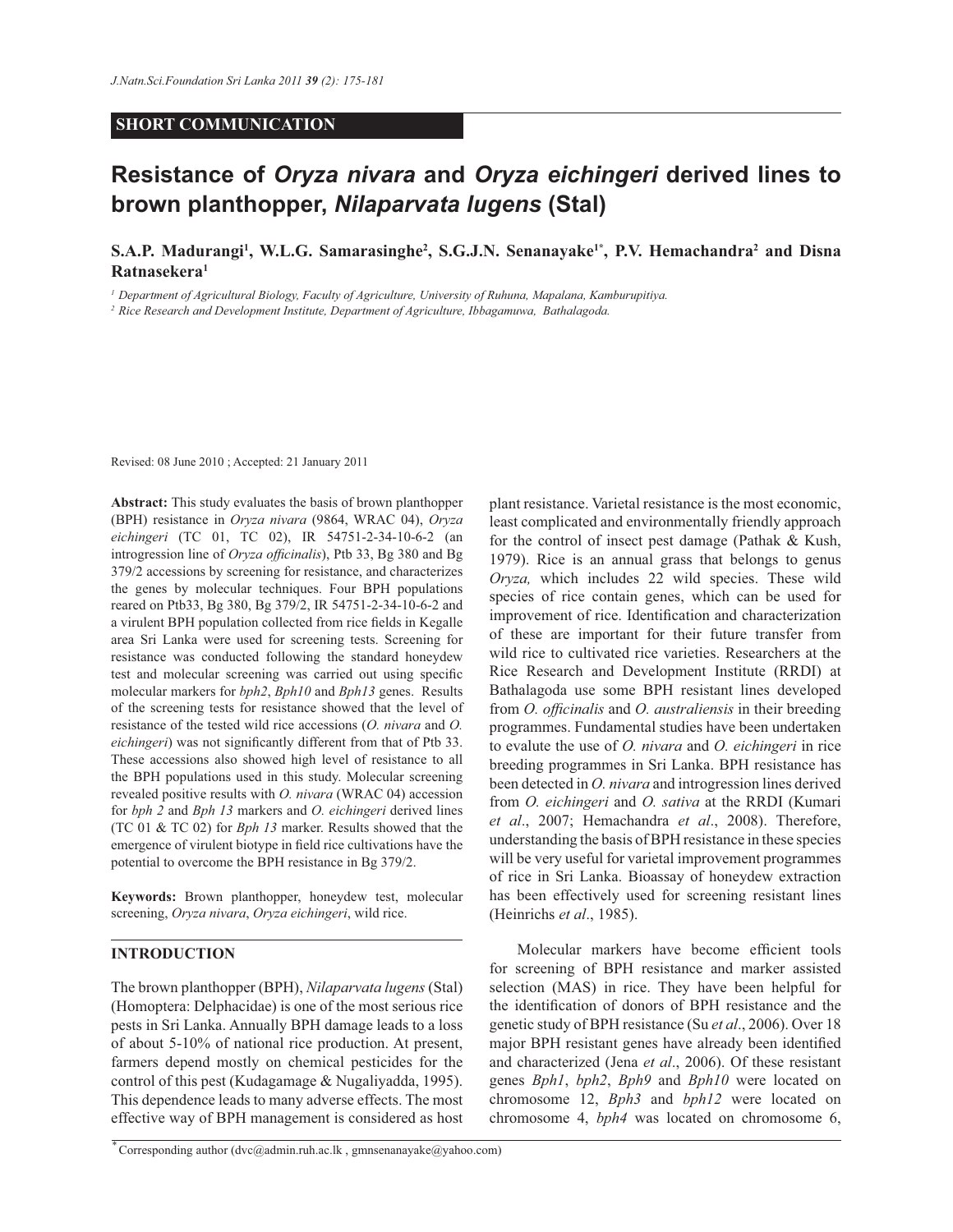*Bph6* was located on chromosome11 and *bph11* and *Bph13* were located on chromosome 3 (Ishii *et al*., 1994; Hirabayashi *et al*., 1999; Renganayaki *et al*., 2002; Jena *et al*., 2003; Sharma *et al*. 2003). Primers specific to above resistant genes can be used to identify BPH resistant genes in *O. nivara* and *O. eichingeri* derived lines. The present study screened the above lines for BPH resistance using honeydew extraction bioassay and polymerase chain reaction (PCR) analysis using the sequence tagged site (STS) markers such as KAM4 (*bph2*), RG457 (*Bph10*) and AJ 096 (*Bph13*).

#### **METHODS AND MATERIALS**

*O. nivara* wild accessions (9864, WRAC 04), introgression lines of *O. eichingeri* and *O. sativa* (Pachchaperumal) (TC 01, TC 02), IR 54751-2-34-10-6-2 (introgression line of *O. officinalis*, a moderately resistant check) and Ptb 33 (resistant check), Bg 380 (susceptible check), Bg 379/2(moderately resistant check) varieties were used for both molecular and BPH bioassay studies (Khush, 1979; Renganayake *et al*., 2002).

Four BPH populations developed from BPH culture maintained at the RRDI, Batalagoda and virulent BPH population collected from fields in Kegalle and reared on Bg 379/2 at Bathalagoda in separate cages (volume; 1.215 m<sup>3</sup>) were cultured as described in Tables 1 & 2 in a plant house at the RRDI, Bathalagoda for 3 months were used in this study.

 The rice lines and varieties (9864, WRAC 04, TC 01, TC 02, IR 54751-2-34-10-6-2, Ptb 33, Bg 379/2 and Bg 380) were grown singly in 15 cm clay pots and managed free from BPH infestations. Screening for resistance was done when they reached 2 months in age. Screening was done inside feeding chambers. Whatman No.2 filter paper stained with bromocresol green pigment (2 mg/1 mL of 70% ethanol) was placed around the base of the test plant before infesting BPH for screening. A pair of BPH females previously starved for 4 to 5 h were placed in the feeding chamber and allowed to feed for 24 h. Honeydew excreted by BPH was absorbed to filter paper, which appeared as a blue spot. The area of the spot was assumed to be proportional to the honeydew production and amount of BPH feeding (Heinrichs *et al*., 1985). Reaction of BPH to host plants and plant resistance to BPH were determined based on honeydew production. Screening of rice lines and varieties for resistance was done following the randomized complete block design with five replicates.

**Table 1:** Description of BPH populations used for BPH Bioassay

| Population no  | Description                                                                                                                                                       |
|----------------|-------------------------------------------------------------------------------------------------------------------------------------------------------------------|
| 1              | BPH culture maintained at RRDI, Bathalagoda<br>on susceptible rice variety, Bg 380 for years and<br>subsequently continued culturing on Ptb 33 for<br>3 months    |
| $\overline{2}$ | BPH culture maintained at RRDI on susceptible<br>rice variety, Bg 380 for years and subsequently<br>continued culturing on Bg 379-2 for 3 months                  |
| 3              | BPH culture maintained at RRDI on susceptible<br>rice variety, Bg 380 for years and subsequently<br>continued culturing on IR $54751-2-34-10-6-2$<br>for 3 months |
| $\overline{4}$ | Virulent BPH population collected from rice<br>cultivated fields of Bg 379/2 in Kegalle and<br>maintained at RRDI on rice variety, Bg 379/2                       |
| 5              | BPH culture maintained at RRDI on susceptible<br>rice variety, Bg 380                                                                                             |

**Table 2:** Status of BPH resistance in host plants used in BPH cultures

| Rice variety / line and status<br>of resistance                                                    | Designated resistant<br>genes / source<br>of resistance | Reference                                       |
|----------------------------------------------------------------------------------------------------|---------------------------------------------------------|-------------------------------------------------|
| 1. Bg $380$ – susceptible variety<br>2. Ptb $33$ – resistant variety<br>3. Bg $379-2$ – moderately | bph 2 and Bph 3<br>Bph 3 - Ptb 33                       | (Khush, 1979)<br>(Khush, 1979)<br>(Khush, 1979) |
| resistant variety<br>4. IR54751-2-34-10-6-2 – moderately<br>resistant line                         | bph 11, bph 12 and Bph<br>13 - Oryza officinalis        | (Renganayaki et al., 2002)                      |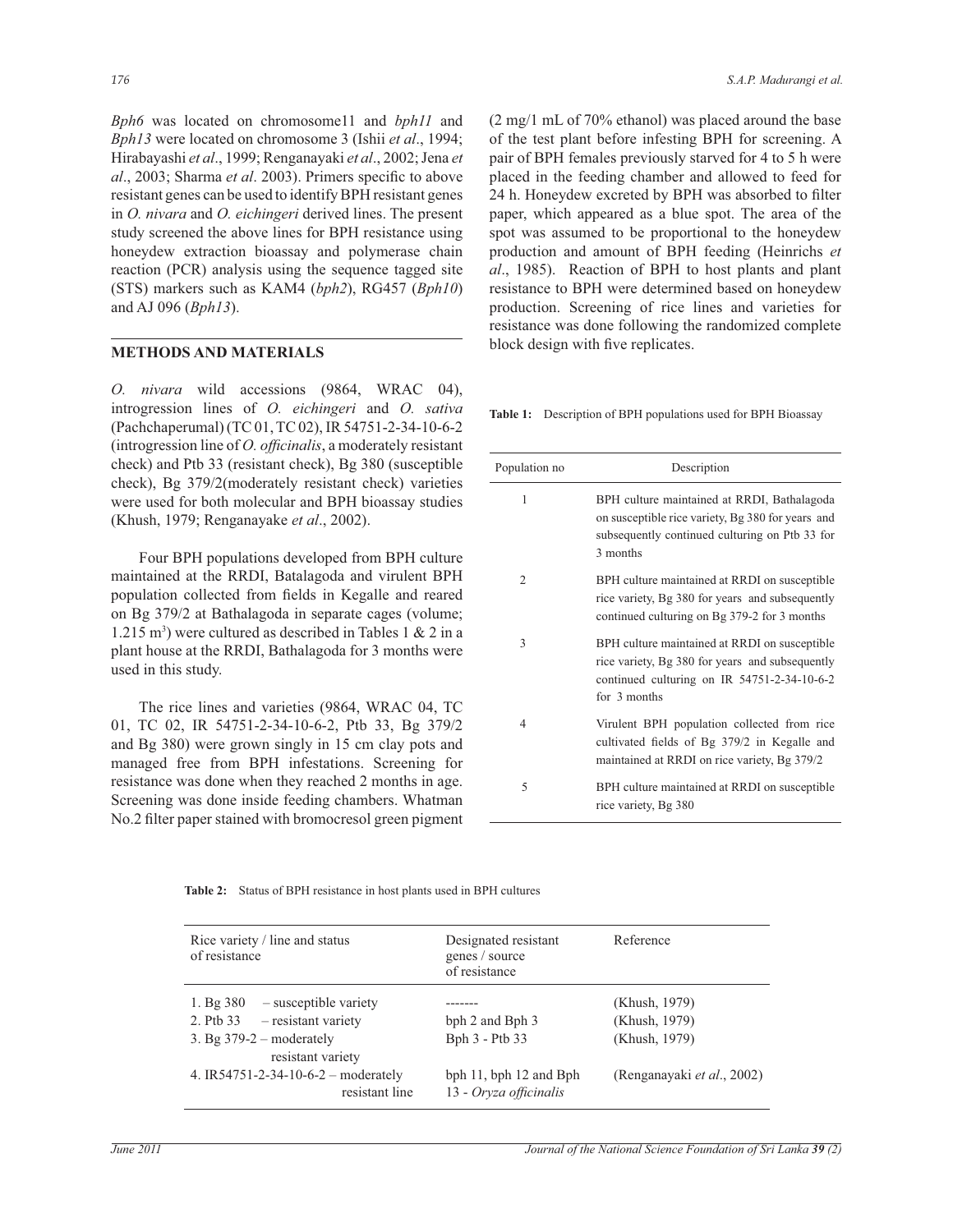DNA was extracted following the CTAB "Miniprep" protocol, (Anonymous, 2003). DNA extracted from the rice lines and varieties were screened by PCR amplification using RG 457 FL/RL (*Bph 10*), KAM 4 (*bph 2*) and AJ096 (F/R) (*Bph 13*) STS primers.

The PCR mixture contained  $20 - 100$  ng template DNA, 1 pmol of each primers, 0.25 mM dNTP's each,  $1X$  buffer (20 mM Tris pH 8.0 including 20 mM  $MgCl_2$ ) and 0.5 units of *Taq* polymerase in a total volume of 10 - 15 µL. PCR was performed by using a Master Cycler Gradient. PCR mixtures were initially denatured at 94 °C at 5 min. This was followed by 40 cycles of PCR amplification using following parameters: denaturation of 94  $\rm{^0C}$  (30 s), primer annealing at 66  $\rm{^0C}$  (1 min) and primer extension at  $72 \text{ °C}$  (1 min). After PCR, products of RG 457 primer were subjected to digestion by restriction enzyme *Hinf1* incubating at 37<sup>o</sup>C for 1.5 h. PCR products were electrophorated in 1.4% agarose gel to separate the amplified DNA fragments. The gel was subsequently stained by ethidium bromide and amplified DNA fragments were visualized under UV light as bands. PCR products of AJ096 primer were electrophorated in 10% Silver stained urea PAGE to confirm the separated bands in 1.4% agarose gel.

## **RESULTS**

PCR amplifications with KAM 4 primer gave rise products of 300bp, (Murai *et al*., 2001) with Ptb 33 and WRAC 04 (Figure 1-A). This indicates the presence of *bph2* gene in the genome of Ptb 33 and WRAC 04 accessions. Gene *bph2* is one of the 12 BPH resistant genes so far identified in several *indica* cultivars. Ptb 33 shows high level of BPH resistance. Khush (1979) reported that it was due to combination of two different resistant genes, *bph2* and *Bph3*. PCR analysis with Bg 379/2, the variety developed by RRDI, Bathalagoda using Ptb 33 as the source of resistance, did not indicate *bph2* gene in its genome (Khush, 1979).

 PCR amplifications with AJ 096 primer gave rise to a 200bp DNA fragment indicating the presence of resistant gene *Bph13* and a 179bp fragment indicating the presence of a susceptible gene in the genome (Renganayaki *et al*., 2002). PCR analysis indicated the presence of *Bph13* gene in Bg 357, Bg 379/2, Bg 380, IR 54751-2-34-10- 6-2 (IR line), *O. nivara* (WRAC 04), *O. eichingeri* (TC 01 and TC 02) accessions and but not in Ptb 33 and *O. nivara* (9864) accession (Figure 1-B).



**Figure 1:** PCR amplification of DNA of tested rice entries by KAM 4 primer followed by electrophoration in 1.4% agarose gel (A), by AJ096 primer followed by electrophoration in 1.4% agarose gel (B), by RG 457 FL/RL primers followed by electrophoration in 1.4% agarose gel (C) and digested products of (C) by restriction enzyme *Hinf*1 followed by electrophoration in 1.4% agarose gel (D)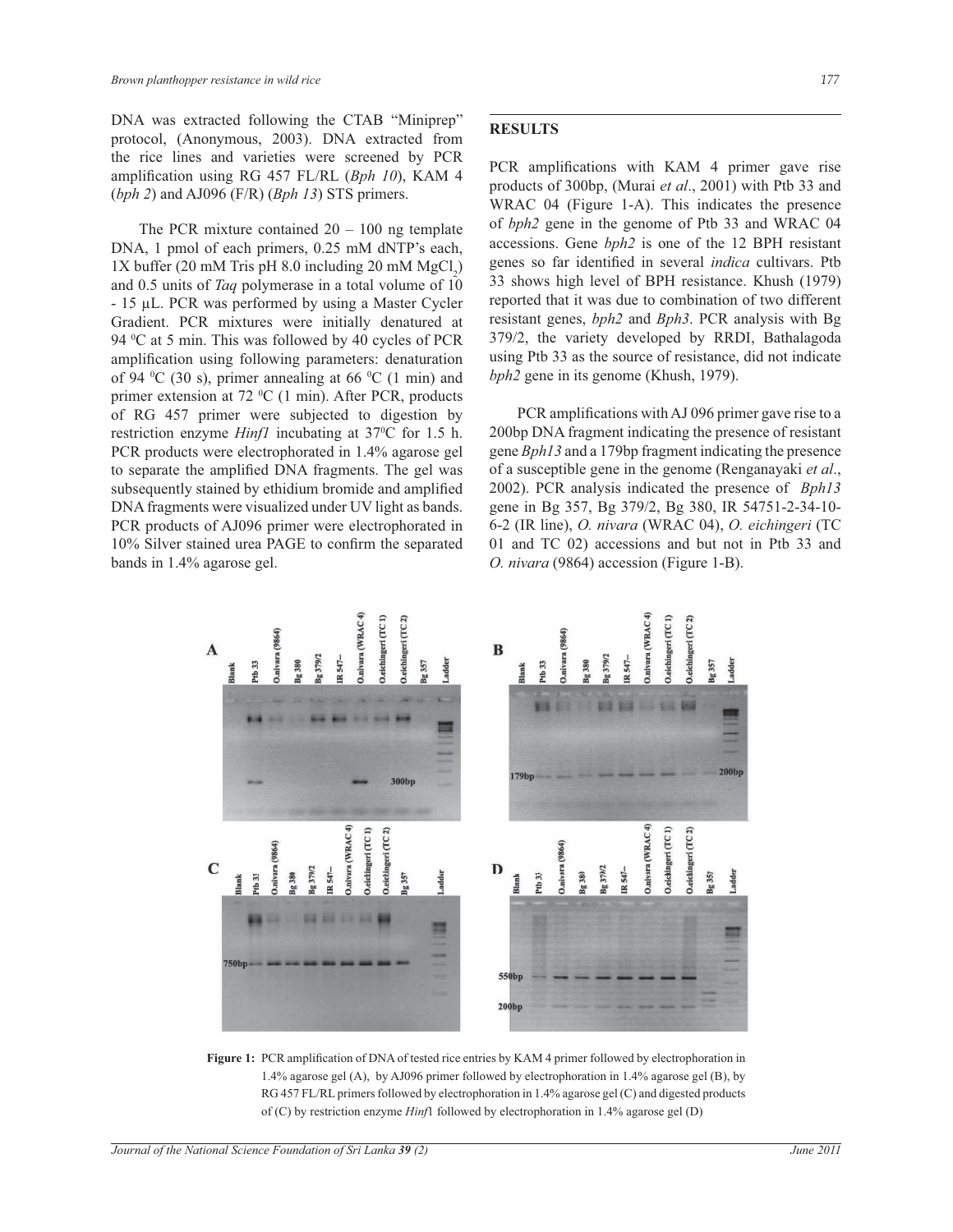A





**Figure 2**: Honeydew productions in tested rice lines and varieties

A. Mean area representing honeydew excretion  $(mm<sup>2</sup>)$  in tested rice lines and varieties

 **B.** Honeydew excretions in tested rice lines and varieties visualized by using bromocresol green treated filter papers (white arrow shows honeydew spot)

Means with the same letter are not significantly different at 5% level (DMRT).

PCR analysis with forward and reverse primers of RG 457 showed amplification of 750bp DNA fragment with DNA of all the tested lines and varieties (Figure 1-C) (Nguyen *et al*., 1999). These amplified products were detected only after digestion by *Hinf*1 restriction enzyme. Further analysis of them showed DNA fragments of 300bp, 250bp and 200bp in the amplified products of Bg 357 and DNA fragments of 550bp and 200bp in the amplified products of all the other entries (Figure 1-D). This indicated the presence of *Bph10* gene only in the genome of Bg 357(Nguyen *et al*., 1999).

 Analysis of honeydew productions showed a significant difference among the tested rice lines and varieties (α = 0.05) (Figure 2-A). *O. nivara* (WRAC 04, 9864), *O. eichingeri* (TC 01, TC 02) and Ptb 33 showed significantly lower honeydew productions. This indicated their resistance to BPH. Bg 380 showed significantly higher honeydew production indicating no resistance to BPH. Moderate but significantly different honeydew production was observed in Bg 379/2 and IR line (Figure 2-B) indicating moderate resistance to BPH  $(CV=42\%).$ 

Figure 3A shows the mean areas of honeydew excretions in relation to tested BPH populations on all the tested lines and varieties. Analysis of mean areas of honeydew excretions showed a significant difference among populations ( $\alpha$  = 0.05). The significantly high honeydew excretions were produced by populations reared on Bg 379/2 and the virulent population of Kegalle. The significantly low honeydew excretions were produced by populations reared on IR 54751-2-34-10-6-2 and Bg 380. The population reared on Ptb 33 showed no significant difference of honeydew excretions to any populations. Thus, virulence of the Kegalle population and the population reared on Bg 379/2 were significantly higher than that of populations reared on IR 54751-2- 34-10-6-2 and Bg 380. This also supports the report of the emergence of new biotype in cultivated fields of Bg 379/2 variety in Kegalle (Fernando *et al*., 2007).

 Data of honeydew excretions also indicated a significant interaction between different populations and tested varieties ( $\alpha$ = 0.05) (Figure 3-B). Bg 380 variety was highly susceptible to BPH populations reared on Ptb 33 and Bg 379/2 and the virulent population of Kegalle.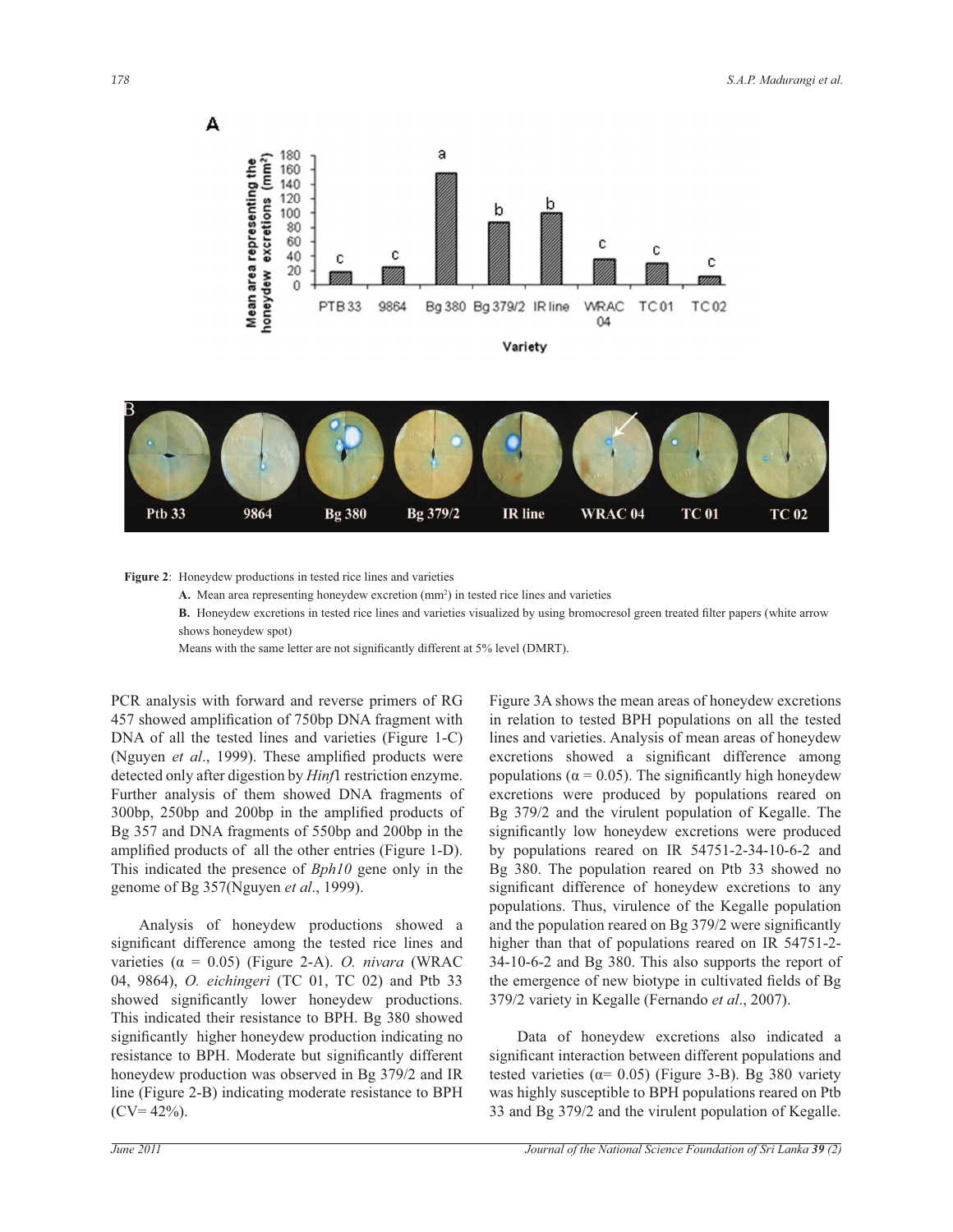

Figure 3: Mean area (mm<sup>2</sup>) representing honeydew excretion by 5 BPH populations when fed on tested rice lines and varieties (A) and interaction between BPH populations and tested rice lines and varieties (B); Means with the same letter are not significantly different at 5% level (DMRT).

However the IR line was most susceptible to the BPH population reared on IR line. The population reared on Bg 380 caused more or less equal damage to Bg 380 and IR 54751-2-34-10-6-2. However Ptb 33 and lines of *O. nivara* (WRAC 04, 9864) and *O. eichingeri* (TC 01, TC 02) showed almost complete resistance to all the BPH populations.

#### **DISCUSSION AND CONCLUSION**

BPH resistance has been identified in a wide range of traditional rice varieties and wild rice species (Pathak & Khush, 1979; Heinrichs *et al*. 1985). Scientists have already characterized and exploited some of the genes responsible for resistance and upgraded cultivated rice varieties. To date these varieties play a significant role in controlling BPH outbreaks in rice cultivations. However development of virulent BPH populations is becoming a serious threat for rice cultivation at present. Thus, constant search for resistant genes is very important. Wild relatives

*Journal of the National Science Foundation of Sri Lanka 39 (2) June 2011* 

of rice, *O. australiensis* and *O. officinalis* have already become donors of BPH resistance (Renganayaki *et al*., 2002). Several reports have highlighted wild rice species of *O. latifolia*, *O. nivara*, *O. punctata* and *O. minuta* as important sources of BPH resistance (Wu *et al*., 1986). Further research in other wild relatives is suggested as they may be useful as donors of BPH resistance in variety improvement programmes in the future.

 Screening with specific molecular markers in this study was revealed the presence or absence of three BPH resistant genes (*bph2*, *Bph10* and *Bph13*) in *O. nivara* and *O. eichingeri* derived lines. It has identified the presence of *Bph10* gene in *O. australiensis* (Nguyen *et al*., 1999). This gene is absent in *O. nivara* and *O. eichinigeri* derived lines. The analysis showed the presence of *bph 2* gene in the genome of *O. nivara* (WRAC 04) accession. However, analysis did not indicate any evidence for the presence of *bph 2* gene in *O. nivara* (9864) accession. Molecular analysis with markers indicated the presence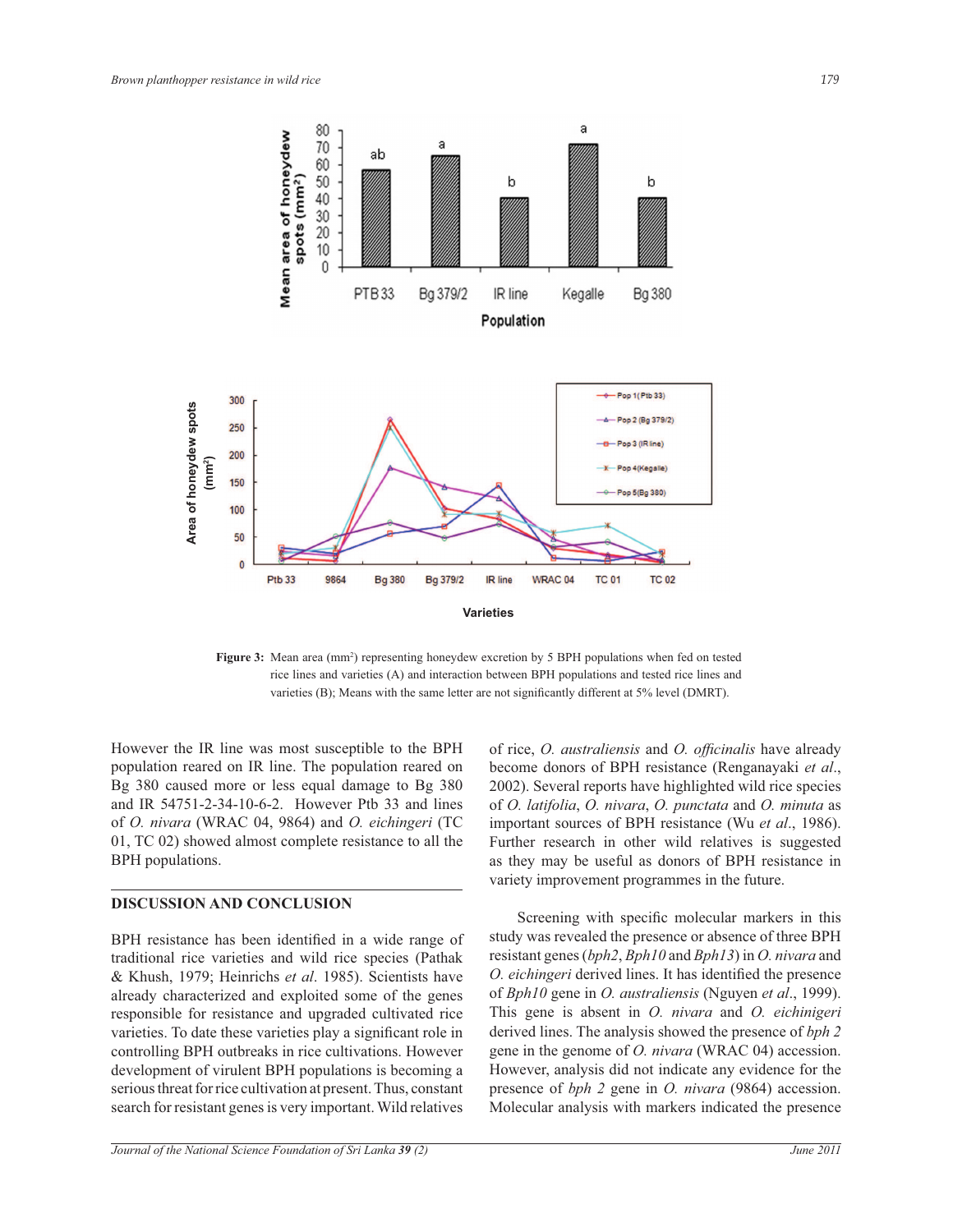of *Bph 13* gene in Bg 380, Bg 357, Bg 379/2, IR 54751-2- 34-10-6-2 line, *O. nivara* (WRAC 04) and *O. eichingeri* derived lines (TC 01 and TC 02). Honeydew test results showed that Bg 380 is susceptible to the BPH, Bg 379/2 and IR 54751-2-34-10-6-2 line moderately resistant to the BPH while, *O.nivara* (WRAC 04) and *O.eichingeri* (TC 01 and TC 02) resistant to the BPH and Bg 357 known to be moderately resistant to the BPH. Although Bg 380 is susceptible to the BPH it showed positive results for *Bph 13* gene indicating Sri Lankan BPH is virulent to the *Bph 13* gene. Hence resistance observed in Bg 379/2, IR 54751-2-34-10-6-2 line, *O. nivara* (WRAC 04), *O. eichingeri* (TC 01 and TC 02) and Bg 357 due to the presence of other resistant genes but not due to the presence of *Bph 13* gene. The lower level of resistance in Bg 379/2 in comparison to Ptb 33 may be related to the absence of *bph2* gene in BG 379/2, which is present in Ptb33.

 Results of the honeydew test indicated resistance in Ptb 33 and all the tested wild rice accessions to all BPH populations. However their degree of resistance was not significantly different among each other. Therefore, the BPH resistance identified in *O. nivara* accession (9864), *O. nivara* accession (WRAC 04) and *O. eichingeri* derived lines (TC 01, TC 02) may be due to the presence of other resistant genes or new genes. Identification of additional BPH resistant genes and exploiting them to widen the genetic base of cultivated rice varieties need to be continued in view of overcoming future BPH outbreaks by emergence of new biotypes. Results of this study highlight the possibility of using genetic resources of wild rice, *O. nivara* and *O. eichingeri* in order to develop broad based and durable resistance for BPH in cultivated rice varieties in the future.

## **Acknowledgement**

Authors acknowledge all members of the Entomology Division of the Rice Research and Development Institute, Bathalagoda, Ibbagamuwa and staff of the Biotechnology Division of the Plant Genetrc Resources Centre, Gannoruwa, Peradeniya, especially Mrs. H.M.P.S. Kumari as well as all the academic and non academic staff of the Department of Agricultural Biology, Faculty of Agriculture, University of Ruhuna, Mapalana, Kamburupitiya for their contribution to this study.

## **REFERENCES**

1. Anonymous (2003). *Workshop Handbook on Genomics and Crop Improvement*, pp. 51-57. International Center for Genetic Engineering and Biotechnology, New Delhi, India.

- 2. Fernando K.K.S., Ekanayake E.M.D.S.B. & Ketipearachchi Y. (2007). Identification of biotypes of brown planthopper using microsatellite markers. *Annals of Sri Lanka Department of Agriculture* **9**(1): 27-33.
- Heinrichs E.A., Medrano F.G. & Rapusas H.R. (1985). *Genetic Evaluation for Insect Resistance in Rice*, pp. 45- 173. International Rice Research Institute, Los Banos, Laguna, Philippines.
- 4. Hemachandra, P.V., Nawarathne, N.M.A., Dissanayake, D.W.A.J. & Geethika, W.M.U.S. (2008). Wide hybridization studies between *O.sativa* (cultivated Asian type) and *O. nivara* (wild rice). *Annals of Sri Lanka Department of Agriculture* 10(1): 343.
- 5. Hirabayashi H., Kaji R., Angeles E.R., Ogawa T., Brar D.S. & Khush G.S. (1999). RFLP analysis of a new gene for resistance to brown planthopper derived from *O. officinalis* on rice chromosome 4. *Breed Science* **1**(1): 48.
- 6. Ishii T., Brar D.S., Multani D.S. & Khush G.S. (1994). Molecular tagging of genes for brown planthopper resistance and earliness introgressed from *Oryza australiensis* into cultivated rice, *O. sativa*. *Genome* **37**(2): 217-221.
- 7. Jena K.K., Jeung J.U., Lee J.H., Choi H.C. & Brar D.S. (2006). High-resolution mapping of a new brown planthopper (BPH) resistance gene, *Bph 18*(t), and markerassisted selection for BPH resistance in rice (*Oryza sativa* L.). *Theoretical and Applied Genetics* **112**(2**)**: 288–297.
- 8. Jena K.K., Pasalu I.C., Rao Y.K., Varalaxmi Y., Krishnaiah K., Khush G.S. & Kochert G. (2003). Molecular tagging of a gene for resistance to brown planthopper in rice (*Oryza sativa* L.). *Euphytica* **129**(1**)**: 81–88.
- 9. Khush G.S. (1979). Genetics of and breeding for resistance to the brown planthopper. In: Brown planthopper: Threat to rice production in Asia. *Proceedings of the International Conference on Brown Planthopper*, Los Banos, Laguna, Philippines, 16-19 November. International Rice Research Institute, Los Banos, Laguna, Philippines. pp. 321 – 332.
- 10. Kudagamage C. & Nugaliyadde L. (1995). Present status and future direction of insect pest management in rice. In: *Proceedings of theRice Congress 1990* (eds. S.L. Amarasiri, K. Nagaraj & B.M.K. Perera), Kandy, 3-4 September. Department of Agriculture, Peradeniya. pp. 39-50.
- 11. Kumari, H.M.P.S., Yatawara, I.W.M.K.N.K., Silva, U.N.D., Samarakoon, S.M.M., Samarakoon, Y.M.S.K., Abeysiriwardhna, D.S.Z. & Rajapaksha, T. (2007). Introgression of economically important genes from wild rice *Oryza eichingeri* to cultivated rice *Oryza sativa*. *Annals of Sri Lanka Department of Agriculture* 9(1): 81-87.
- 12. Murai H., Hashimoto Z. & Sharma P.N. (2001). Construction of a high resolution linkage map of rice brown planthopper (*Nilaparvata lugens* Stal) resistance gene *bph-2*. *Theoretical and Applied Genetics* **103**(4): 526-532.
- 13. Nguyen T.L., Brar D., Khush G.S., Huang N. & Buu B.C. (1999). Development of STS markers to identify brown planthopper resistance in a segregating population. *Omonrice* **7**(1): 26-34.